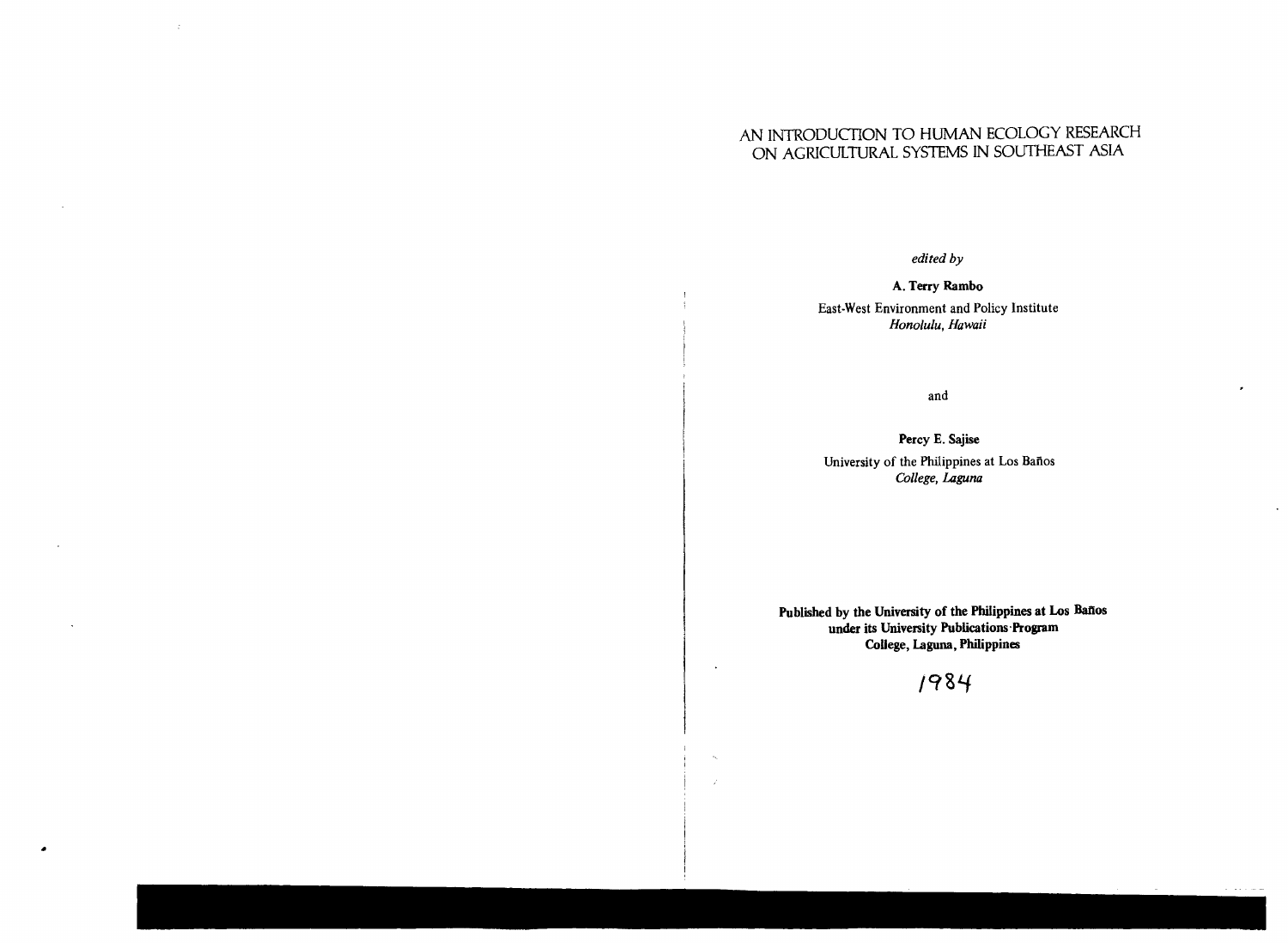# **CHAPTER It**

र उन्हे

## **The Tropical Rain Forest as an Ecosystem**

Gerald G. Marten

The prevailing natural vegetation in the humid<br>tropics. Rainfall in the humid tropics generally exceeds 2,000 mm per<br>year and is distributed throughout the year, at least eight months of the year and is distributed throughout the year, at least eight months of the year having more than 100 mm of rain. This abundance of rainfall allows forest trees to remain green throughout the year and supports a richness of flora and fauna and a level of biological production that is greater than occurs in any other natural ecosystem in the world.

The structure of a tropical rain forest is quite distinctive. Many of the trees have a characteristic smooth bark, pointed "drip-tip" leaves, and a flaired "buttress" base. There is an overwhelming impression of greenness, the trees tending to occur in three vertical layers, though the layers are not distinct (Figure 4.1). The main layer is a dense and continuous canopy of trees that are 30 to 60 meters in height. Another layer consists of even taller trees that protrude above the canopy from place to place. The third layer is a discontinuous understory of trees below the canopy. The tallest trees are adapted to full sunlight; the understory trees are adapted to shade. The understory is dense only in spots where one of the taller trees has fallen and left a gap in the canopy, allowing direct sunlight to come through to the trees below. About 1 to 2 percent of the trees fall each year.

A few hectares of tropical rain forest may contain several hundred species of trees and thousands of species of smaller plants. There are many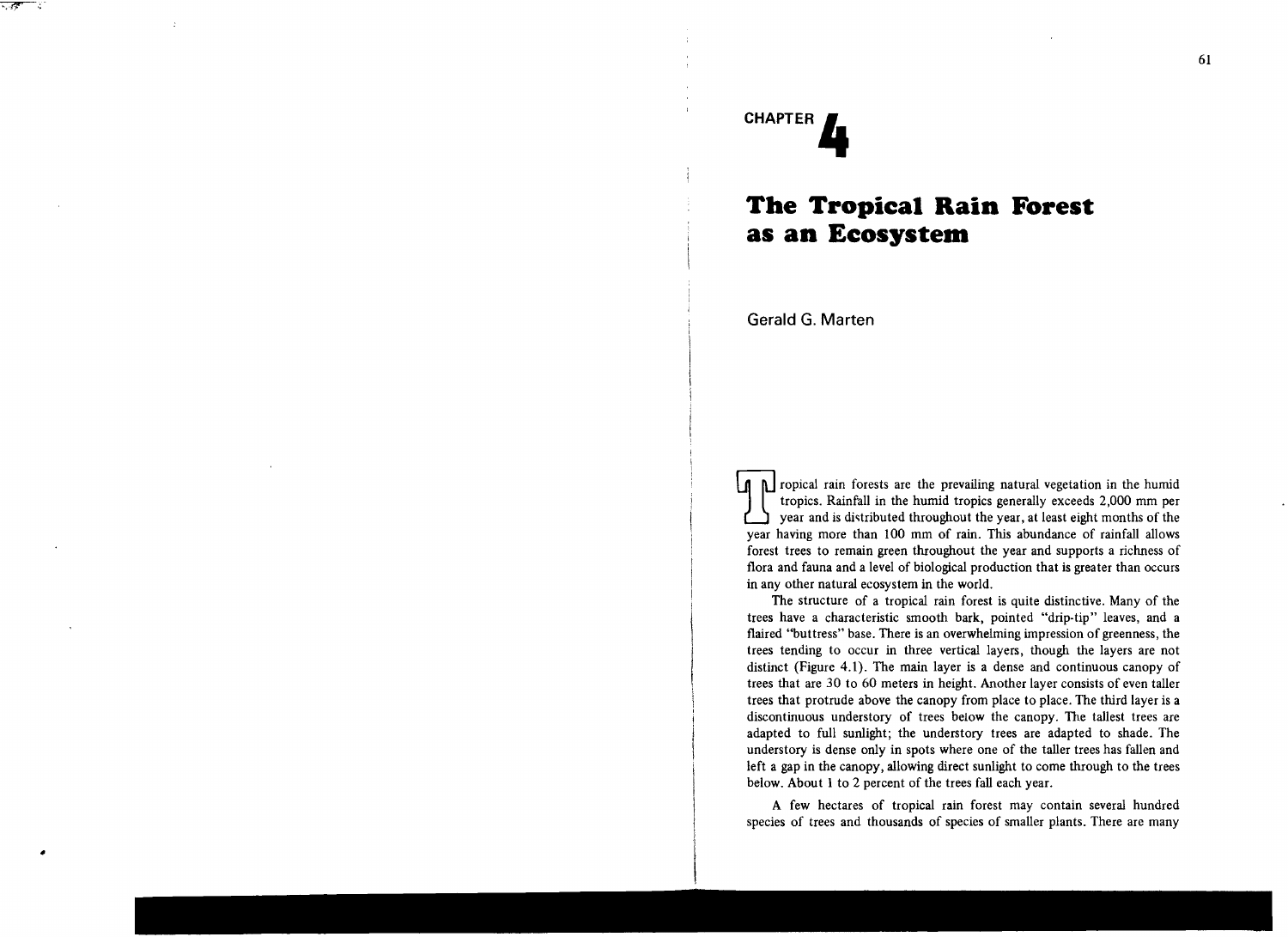

kinds of plants attached to the trees. Some of them, like vines, are rooted in the ground; others, like epiphytes (e.g., orchids), have their roots in the air and obtain part of their water and nutrients from the air while obtaining the rest from the tree surface on which they live. Because the forest has many overlapping trees at various heights, the sun is not visible from most points along the forest floor. In fact, a typical hectare of tropical rain forest has 5 to 10 hectares of leaves on its trees. As the sunlight must pass through so many leaves, only a fraction of the incoming light (less than 1 percent) actually reaches the forest floor. As a consequence, most rain forests have little vegetation at the ground level. Plants less than a half meter in height cover only 10 to 50 percent of the ground. Nonetheless, a variety of tree seedlings are usually found on the forest floor. The seedlings may hardly be growing, waiting for favorable conditions such as an old tree falling and opening up a patch of sunlight above them.

Associated with this diversity of plant life is a corresponding diversity of animals and microorganisms. Few of the animals are conspicuous to the casual observer because the forest supports few animals at ground level. Many animals - thousands of species of insects, hundreds of species of birds, and numerous monkeys and other arboreal mammals – are in the trees where food (e.g., leaves, fruits, seeds) is found in greater abundance. A great variety of tiny animals (e.g., mites and nematodes) and microorganisms (bacteria, fungi, protozoa) also live in the soil where they feed upon decomposing leaves, and much of the forest's biological activity takes place in the soil. Tree roots are also a maior source of food for microorganisms and soil animals. Every cubic centimeter of soil contains billions of bacteria and hundreds of soil animals.

Most of the animals in the forest are specialized as to where they live and what they feed upon. Every species of tree has particular species of insects and other animals which feed upon its leaves, other species which eat its bark, and still others that feed upon its wood. Each of these, as well as the numerous species in the soil, has predators, parasites, and disease organisms that feed upon it.

This picture of a tropical rain forest applies best to lowland forests. At a higher altitude, where the lowland forest is replaced by montane forest (often called "cloud forest"), the trees are shorter (canopy 20 to 30 meters in height), the leaves are smaller, and epiphytes, mosses, and ferns are more abundant. The trees do not grow as fast, but as decomposition is slower because of lower temperatures, there is a greater accumulation of litter and humus in the top layers of the soil. The lowland rain forest is also different where the environment is drier. The trees are shorter, the canopy is more patchy (i.e., the cover is not so continuous), and the total area of leaves in the canopy is less. Many species of trees may lose their leaves during the dry season, and there are fewer species of plants and animals.

The flora and fauna of rain forests can vary even over small distances. As topography, microclimate, soil fertility, and soil drainage change from place

#### TROPICAL RAIN FOREST AS AN ECOSYSTEM TROPICAL RAIN FOREST AS AN ECOSYSTEM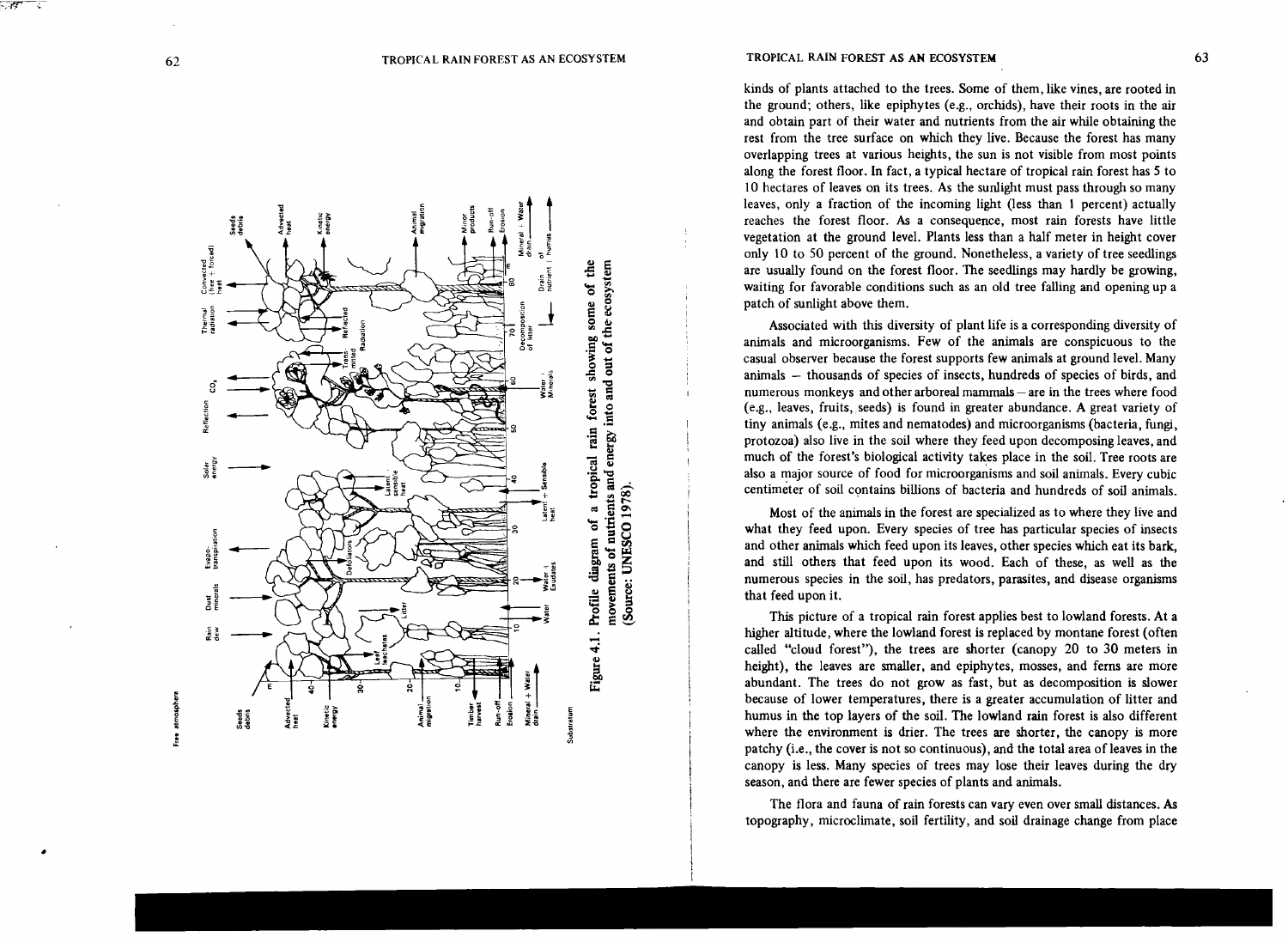•

to place, the species of plants and animals in the forest change likewise, though the forest may appear superficially the same. The same kinds of plants tend to be found together under the same microenvironmental conditions, each assemblage of plants and associated animals forming a *community.*  Forest communities in the temperate zone are often conspicuously different from each other, with distinct boundaries between them, but tropical rain forest communities tend to grade continuously into one another.

#### AN ECOSYSTEM PERSPECTIVE

An *ecosystem* is everything – plants, animals, microorganisms, air, water, minerals – that occurs in a given spatial area. The size of an ecosystem is defined by the observer. At one extreme, a particle of soil or a few drops of water can be regarded as ecosystems; at the other extreme, the entire planet Earth is an ecosystem. However, it is customary to refer to an area of more or less similar vegetation as an ecosystem. A stand of tropical rain forest is an ecosystem.

The numerous plants, animals, and microorganisms in a tropical rain forest interact in a complex fashion that serves to maintain the integrity of the forest. They display a diversity of biological activities, many of them associated with obtaining food and nutrition. The biological activities may be summarized in terms of two major processes (Figure 4.2):



#### Figure 4.2. Energy flow and mineral cycling as they occur in the productionconsumption cycle .

- 1. Production (also called primary production): The growth of green plants that results from photosynthesis. The carbon from carbon dioxide is joined into carbon chains that form the plants' living tissues (Le., *biomass).*
- 2. Consumption: The metabolic activities of animals and microorganisms as they feed on plants, animals, or microorganisms and use the carbon chains in their food for their own growth. In the process, many of the carbon chains are broken apart and end up being released to the atmosphere as carbon dioxide.

#### Mineral Cycling

In the course of production and consumption, mineral nutrients move through the forest ecosystem in a cyclic manner (Figure 4.2). The most important mineral elements are those required for photosynthesis (carbon, hydrogen, and oxygen) and for the construction of proteins and other structural and metabolic compounds (nitrogen, sulphur, phosphorus, calcium, magnesium). Potassium and the *minor elements* (iron, copper, boron, zinc, manganese) can also be important. Minerals are transferred from the nonliving part of the ecosystem into the biological part of the cycle in the course of production. They are returned to the nonliving portion of the ecosystem whenever carbon chains are degraded (i.e., broken apart) in the course of consumption. This returns minerals to the soil where they can sustain further plant production.

These transfers of minerals take place through a variety of biological processes (Figure 4.1). Plants take up water through their roots and transpire (Le., evaporate) water from their leaves. They take up carbon dioxide and release oxygen during the day, doing the opposite at night. Animals take up oxygen and release carbon dioxide. Some microorganisms consume nitrogen gas; others release it. As a consequence of all these activities, there is a net exchange of gases like carbon dioxide, oxygen, and nitrogen between the soil and the air above the soil, and between the forest and the atmosphere above the forest. During the day the net movement of gas may be in one direction, and at night another.

Figure 4.1 shows that mineral nutrients move through the forest not only in a gaseous form but also in tiny particles of dirt or dust and as ions dissolved in water (e.g., NO<sub>3</sub>, PO<sub>4</sub>, SO<sub>4</sub>). Minerals enter the forest in dust and rainfall that fall from the sky above. As rainwater flows over leaves and branches, it leaches minerals from the leaves and carries them to the soil below. Minerals enter the soil solution as they are dissolved out of tiny rock particles in the soil. Streams and underground water flow into and out of the forest, carrying minerals with them. Water percolates downward, carrying minerals below the reach of tree roots.

The key feature of all these biological and physical processes is that they enable the forest to maintain its integrity. For example, trees on poor,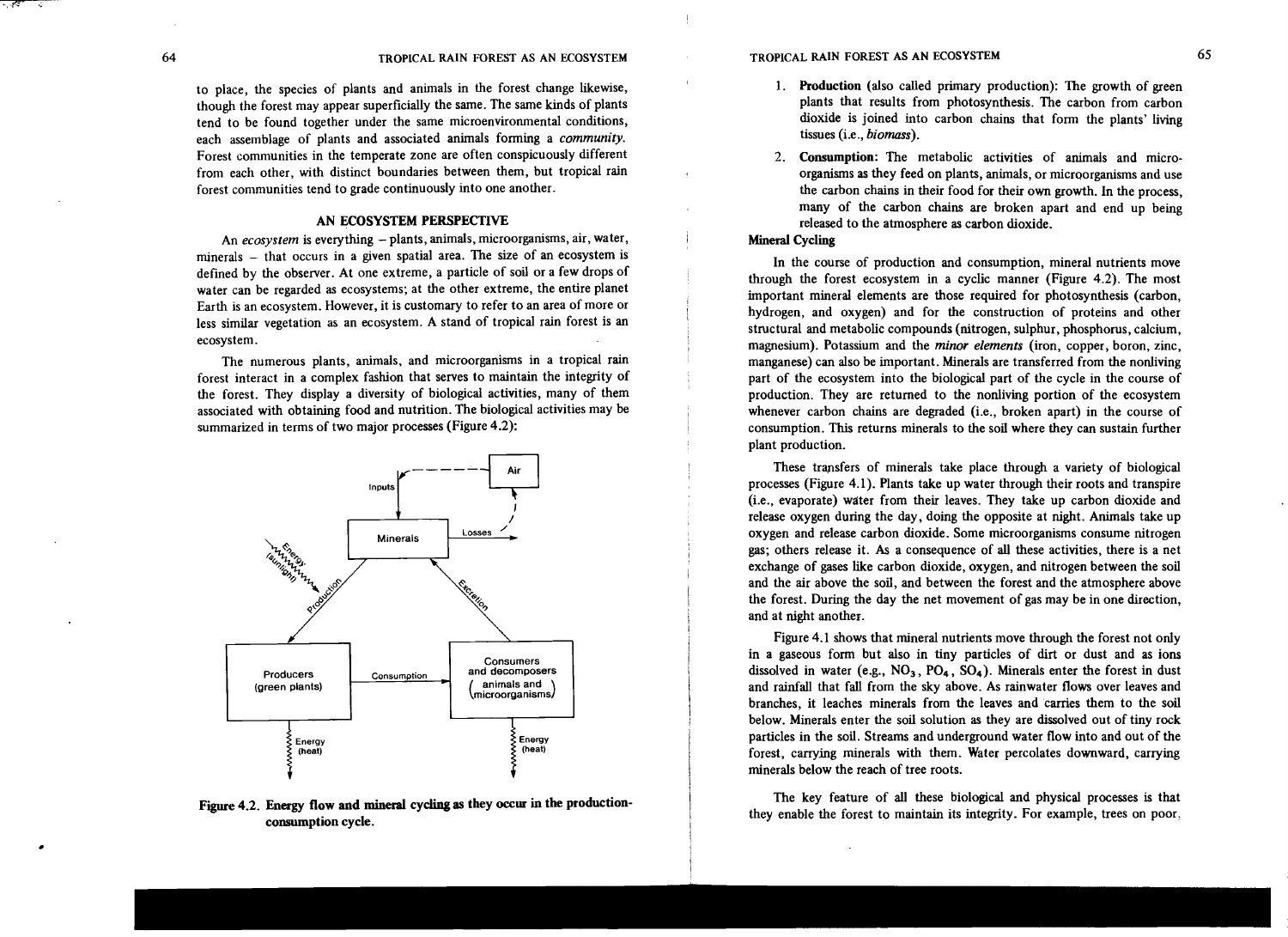vulners.

nutrient·depleted soils are able to continue using mineral nutrients for their growth although minerals are only slowly entering the soil system by weathering of the soil parent material. The only way the forest can retain enough minerals is by minimizing loss of minerals from the system.

Tropical rain forests on poor soils have a variety of intricate mechanisms for holding minerals within the system. Their main strategy is to hold nearly all the minerals of the entire forest system in the living organisms themselves, so only a small fraction of the minerals are "loose" in the soil, where they have the possibility of being washed out of the system. When a leaf falls to the forest floor, fungi begin to grow into it. decomposing it and causing it to disappear within a few weeks. The roots of forest trees and other plants grow into the leaf as it decomposes, and special fungi (mycorrhizae) form a living bridge between the decomposing leaf and the roots that are penetrating it. The fungi absorb the leaf's minerals as they decompose it, and minerals such as phosphorus pass directly from the fungi into tree roots. As a consequence, an atom of phosphorus from a decomposing leaf is never loose in the soil for very long before it is taken up by another plant.

#### Energy Flow

Energy enters the forest as SUnlight and undergoes numerous physical transformations (Figure 4.1). Soil and plant surfaces absorb sunlight and emit infrared radiation; warm air carries heat energy as it passes to areas of cooler air. Heat passes between the soil and the air above, and between the forest and the atmosphere  $-$  in one direction during the day, and the opposite direction at night.

Biological *energy /low* (Figure 4.3) refers to the transfer of energy into living organisms by photosynthesis (production) and from one organism to another through the food web (consumption). The movement of energy is not cyclic like the movement of minerals. Energy is incorporated into living tissues by photosynthesis, when sunlight energy is bound into the carbon chains that green plants use for their production (i.e., growth). The carbon chains contain potential energy, which the plants can use to drive the metabolic reactions by which they grow and maintain themselves. Internal consumption of energy for metabolic purposes is *respiration,* and some of this energy is lost as heat. The net energy that goes into the growth of the plant after using energy for respiration (i.e., its net accumulation of potential energy in carbon chains) is net *primary production*.

Animals and microorganisms are *consumers,* which have a variety of ecological roles (e.g., herbivore, frugivore, predator, parasite, pathogen, scavenger, decomposer), depending upon the kind of food they eat, whether it is live or dead, and whether or not they eat it whole. Consumers that feed upon plants utilize the carbon chains in their food as building blocks to construct their own tissues, and they degrade a certain percentage of the chains in order to release energy for their metabolic needs (i.e., respiration).



TROPICAL RAINFOREST AS AN ECOSYSTEM

Figure 4.3. Details of energy flow through a food chain.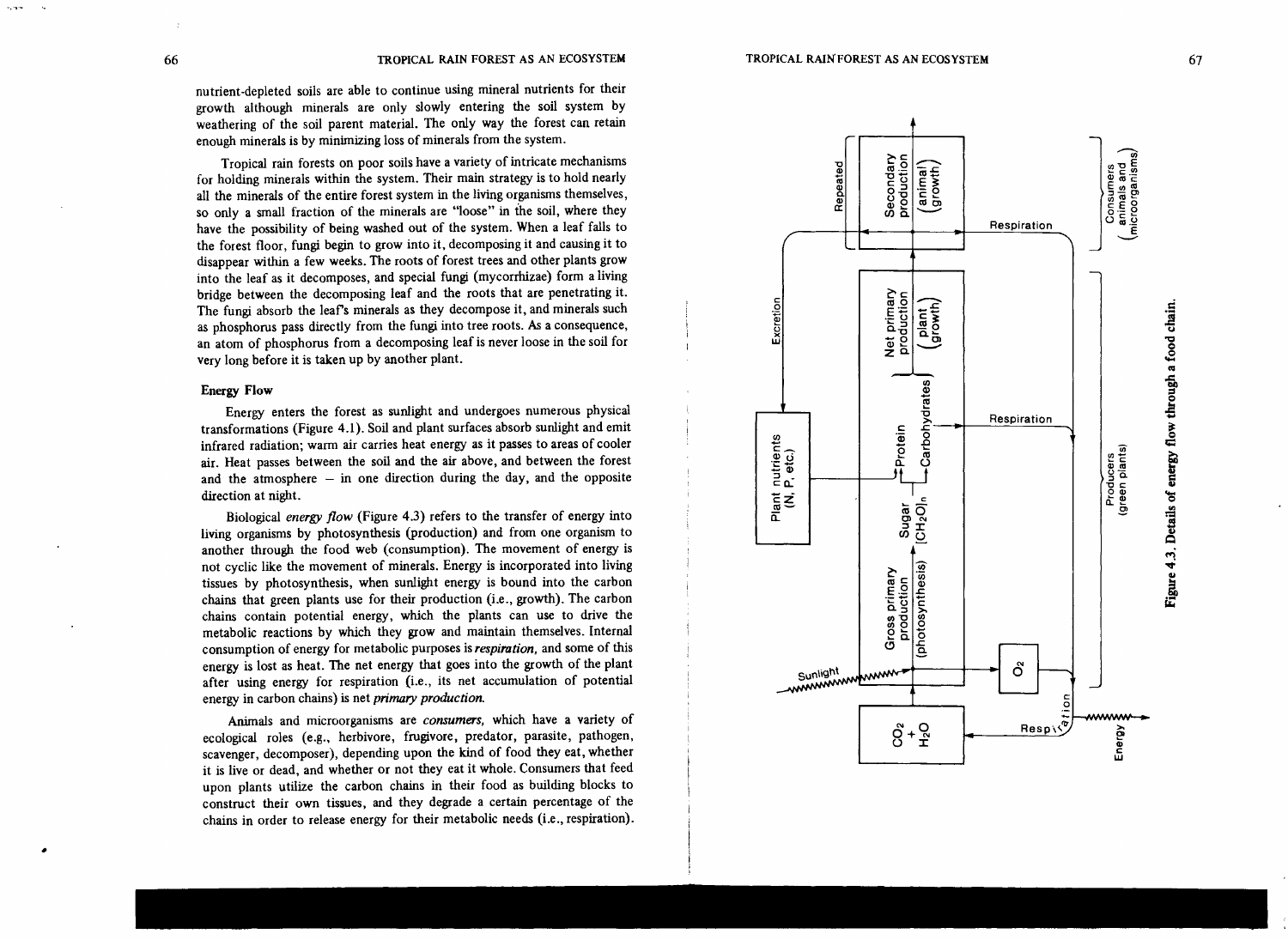•

Minerals that are acquired in surplus of the needs of the animals or microorganisms are excreted along with other metabolic products to the environment. For example, nitrogen is released as ammonia, urea, or phenolic substances such as those passing into the soil from decomposing *Imperata*  leaves, described by Sajise in Chapter 8. The rest of the energy and minerals, which are not excreted by animals or microorganisms, are retained for their growth (Figure 4.3).

The same is true for consumers that feed on other consumers. As one consumer eats another, there is a "flow" of biological energy (in carbon chains) along the food chain, and there is a loss of energy (to respiration) at each step in the food chain. The percentage of energy at one step, which passes to the succeeding step, is the food chain efficiency, typically 10 to 50 percent. Because an animal or microorganism may feed upon more than one kind of plant, animal, etc., the chains are interconnected to form a food web.

Figure 4.4 shows the pattern of production and consumption in a typical undisturbed tropical rain forest. Only a minor fraction of the production passes through animals, and only a miniscule fraction passes to humans (assumed to be hunters and gatherers). Most of the plant material falls to the forest floor to become litter, which is decomposed by soil microorganisms. Although the forest contains many kinds of animals, it does not support a large biomass of animals, in part because the plants are effective at making themselves inedible. The woody parts of the plants are indigestable to most animals because of their cellulose and lignin content. Leaves, fruits, and seeds can be more digestable, but they may also contain chemicals that make them poisonous or interfere with the animals' digestive enzymes. To counter this strategy, many animals specialize on particular species of plants, upon which they can feed successfully despite the toxicity or indigestability. Many plants counter with highly synchronized fruiting, which sometimes occurs as infrequently as once every ten years, so that most of the time there is very little food to sustain the animal populations that specialize in feeding upon them. Not all forest trees follow this strategy, however; many bear fruit randomly throughout the year.

#### FOREST **ECOSYSTEM** ORGANIZATION

An observer of a tropical rain forest is impressed not only by the diversity of living organisms but also by the fact that all of them appear to fit in. Every species is intimately associated with certain other species. Even though every species has its natural enemies (predators, parasites, diseases), none of the natural enemies is able to eliminate it from the forest. By the same token, any organism that is not a natural member of the forest community may have difficulty surviving there.

The functioning of a forest ecosystem is related to its structure by the fact that its living components (each k.nd of plant, animal, or microorganism) are well adapted to the physical environment and to one another. The plants

٩ ទ្ធិ Fruits<br>and seeds e<br>S<br>S<br>S Net<br>primary<br>production<br>(25-30)  $5 - 10$ Wood<br>15-450 Soil<br>tood web<br>2 a<br>∃¦ Roots<br>20-120 Figure 4.4.

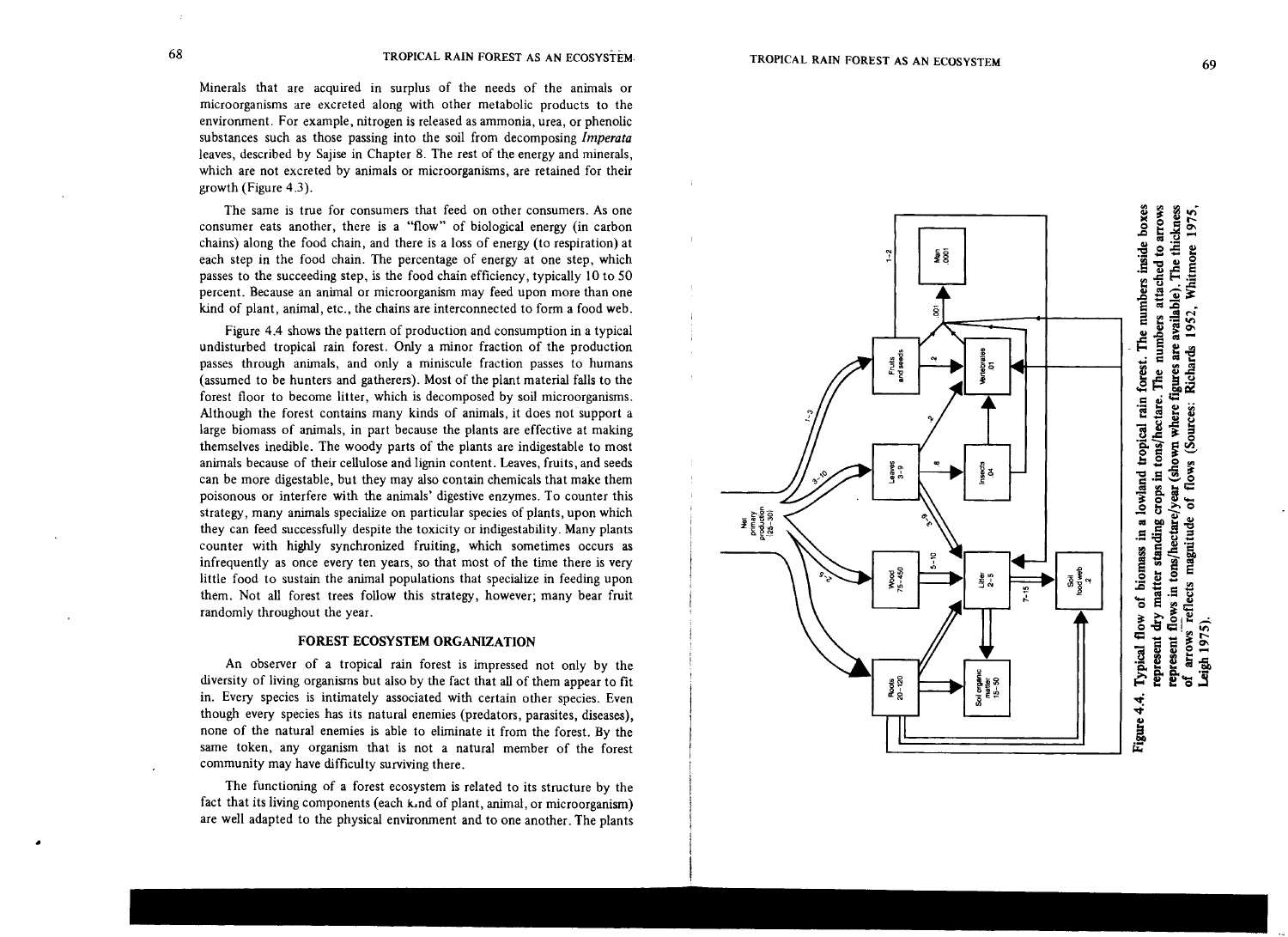are highly adapted to growing under the soil and moisture conditions where they are found; and the animals are adapted to obtaining the particular organisms on which they feed, and they are also adapted to avoiding their enemies. In the case of natural ecosystems such as forests, the coadaptation of the ecosystem's living components to one another is the product of a long process of evolution that has generated a highly intricate organization at the level of the ecosystem as a whole.

The organization of a forest ecosystem can be clarified by comparing it to another kind of system, a television set. A television set has some properties in common with a forest ecosystem – properties that are held in common by all systems. There are additional properties that are unique to ecosystems because of their biological organization. One of the most conspicuous characteristics of a television set is its design. It consists of many components, but each component (a particular transistor, resistor, or capacitor) is suited exactly to the components to which it is connected. If there were simply a random connection of components, the television set would blow up as soon as it was plugged in. An ecosystem has a similar design (coadaptation of components), which contributes to its continued per· sistence.

The television set and the forest ecosystem derive their whole-system behavior from the fact that the behavior of each component in the system is constrained by the actions of other components. Although every resistor in the television set could theoretically output a wide range of voltages, the output of each resistor depends in fact upon inputs from other components. These inputs are limited to those that generate an orderly television picture. Although all the plants, animals, and microorganisms in a forest have the reproductive capacity to multiply to enormous numbers, their populations are in fact held in check by natural enemies and other natural forces. Because uncontrolled populations would exhaust their food supply, possibly destroying themselves and the system, the ecosystem ensures its persistence by evolving feedback mechanisms for regulating the biological populations within it. Details of population regulation are discussed by Marten in Chapter 6.

There are, however, some important differences between ecosystems and television sets. Ecosystems have a higher level of redundancy than television sets, and this gives them a greater reliability. Because television sets are designed to be constructed as economically as possible, there is only one component for every function. (In this regard, many agroecosystems tend to be similar to television sets.) If a component is removed, the television set ceases to function. In the case of ecosystems, there is a considerable overlap of function between different organisms. If a single species is removed from a tropical rain forest, the forest may continue to function almost as though nothing has happened. In addition, the biological components of an ecosystem are adaptive. A resistor in the television set has the same operating characteristics regardless of the rest of the circuit, and once soldered into

place it cannot change the connection it has to the rest of the components. In contrast, some predators in the forest may switch from one kind of prey to another whenever one prey becomes scarce and the other becomes abundant.

We have seen that a tropical forest is organized in space because of vertical stratification of the trees and because the community of mutually adapted plants, animals, and microorganisms can be different according to different environmental conditions at different sites. Forest ecosystems are also organized in time to persist despite periodic environmental disturbances or pertubations (e.g., fires, typhoons, drought), which might otherwise eliminate them. Ecosystems persist by means of change, an orderly progression in the species composition and structure of the ecosystem (i.e., a change in plant and animal communities) known as *succession.* If a portion of the forest is destroyed by fire, or if a patch of forest is opened up by a faIling tree, a different group of plants and animals replace the old forest. Over the years these plants and animals will in turn be replaced by others in a process that eventually leads to the same forest as before. The mature forest and the successional stages leading up-to it constitute a total system that is adapted to the fluctuating environmental conditions of the area (Figure 4.5). At anyone moment an area may .have a patchwork of communities in various successional stages.





•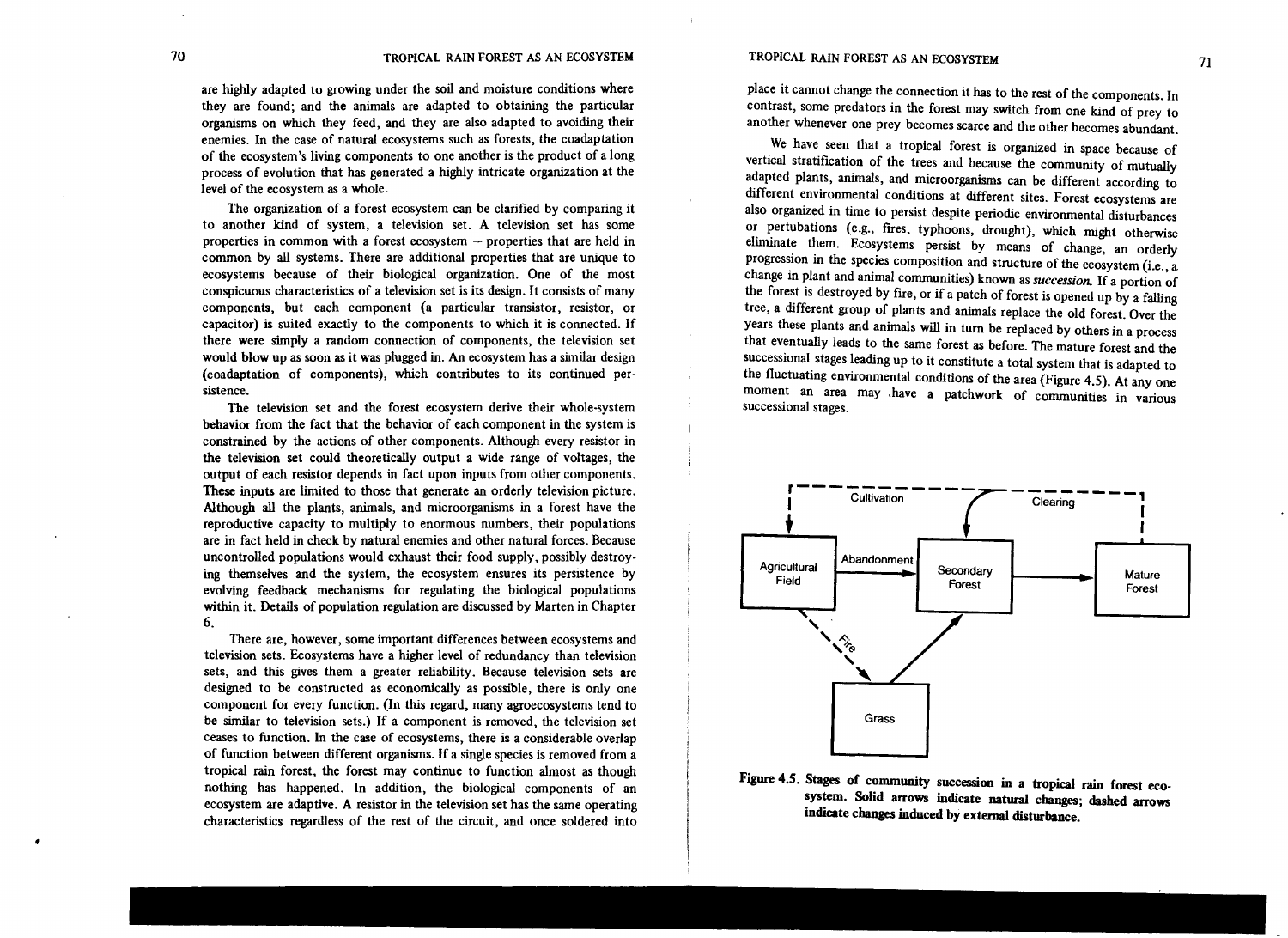It is important to avoid unproven generalities and stereotypes concerning tropical ecosystems. A diversity of soil, rainfall, and other environmental conditions are found in the tropics; and there is a similar variation in the plants, animals, and resulting ecosystems that have developed in those environments, as already indicated by Hutterer in Chapter 5. Some tropical forests have soils that are infertile or easily eroded and others do not. Some will support permanent agriculture; others will not. Some will quickly regenerate a forest the same as the one that was cut; others may first experience a succession to some other kind of vegetation (e.g., grassland), as described by Sajise in Chapter 8, and take many years before returning to the original forest (Figure 4.5).

### **MAN-MADE ECOSYSTEMS ON FOREST LANDS**

The complexity outlined in the preceding pages is not unique to tropical rain forests. Although most ecosystems are considerably less complex than a rain forest, even the simplest ecosystem is overwhelmingly complex. All of the processes – the invisible movement of gases, minerals, and energy; the consumption of one organism by another, etc.  $-$  are present in all ecosystems, including agricultural ecosystems.

There are some significant differences between agricultural and forest ecosystems, however. Compared to a forest, most agricultural ecosystems are less complex and intricate in design (i.e., coadaptation of components), there is less redundancy, and most agroecosystems are less able to withstand external disturbances unless sustained by external inputs (e.g., fertilizers, pesticides, plowing). An agricultural ecosystem, such as sugarcane, rice paddy, or pasture, may be even more productive than the natural rain forest that once occupied the same land, and it is specifically designed by man to channel a much greater percentage of its production to human consumption than does a forest, but it is not self-sustaining. The soil may be too infertile for continuous crop growth unless it is fortified with fertilizers, or pest may destroy the crop unless they are held in check by pesticides.

Ecologists have used their knowledge of the structure and function of natural ecosystems to suggest how man-made ecosystems might be designed for harmony, rather than conflict, with nature. One of the major points of conflict lies in human efforts to establish and maintain artificial ecosystems that are different from the natural ecosystems they have replaced. Under such conditions there are strong natural forces to revert to the natural ecosystem by means of community succession. An example is the invasion of tropical slash-bum fields by weeds, which are the first stage in a normal succession that occurs when a patch of forest is opened up (Figure 4.5). Allowing the succession to take place (i.e., allowing a fallow that eventually leads to replacement of the field by a weedless, mature forest) is in accord with natural ecological processes like those described by Sajise in Chapter 8. It may only be possible to combat weeds without a fallow by using external inputs such as herbicides, which are not only costly but may have undesirable side effects on the environment.

A forest fallow can also rebuild soil that has degraded under agricultural use. It may be difficult to maintain the fertility of the soil in a slash-burn field without applying significant quantities of fertilizers; and even with fertilizers, changes in soil pH or loss of soil organic matter may seriously reduce crop yields. During a forest fallow, the trees draw mineral nutrients from deep in the soil and use those minerals for the growth of their leaves. When the leaves fall to the forest floor, they replenish the mineral supply in the topsoil as they decompose. The decomposing leaves also replenish the organic matter in the topsoil - organic matter that is the basis of the soil's capacity to hold mineral nutrients and store water, sustaining crops through dry periods.

An ecological strategy for sustainable agriculture in the humid tropics should keep options open, avoiding soil degradation or other undesirable changes in the environment that may be difficult to reverse. One approach to sustainable agriculture is to structure the farm to be as similar as possible to the forest it replaced. An overstory of trees can produce litter to maintain soil organic matter and protect the soil surface from erosion and the less bare soil there is, the less erosion there will be. The erosion in an undisturbed forest can be as little as one-hundredth the erosion with a typical field crop. The complex agricultural systems that are sometimes found in traditional human societies may be similar to forests in their structure and function, allowing them to be sustained with fewer external inputs.

An ecological perspective also permits an evaluation of the limits beyond which attempts to improve on nature are counterproductive. This has been demonstrated in North American forest management, where attempts to increase forest production by eliminating fires from "fire-adapted" forests have led to less frequent but more severe fires due to greater accumulation of litter between fires. The same thing has happened when pesticides have been used to prevent natural forest insect attacks. Pesticides have killed predators that naturally regulate insect pests, allowing the pest populations to increase to a point where they do serious damage unless expensive applications of pesticides are continued on a regular basis. Foresters have concluded it is most practical to allow minor fires and pests outbreaks to take place in a natural fashion.

In conclusion, tropical rain forests are complex ecosystems whose intricate design enables them to persist as a system. Ecological prudence suggests this design should be respected when establishing agriculture on tropical forest lands. There is mounting evidence of a trade-off between the amount of an ecosystem's energy that is channeled to human consumption and the sustainability of that ecosystem. If so, it would appear advisable to reassess the widely held view that the principal aim of agricultural development should be to attain the highest possible yields.

•